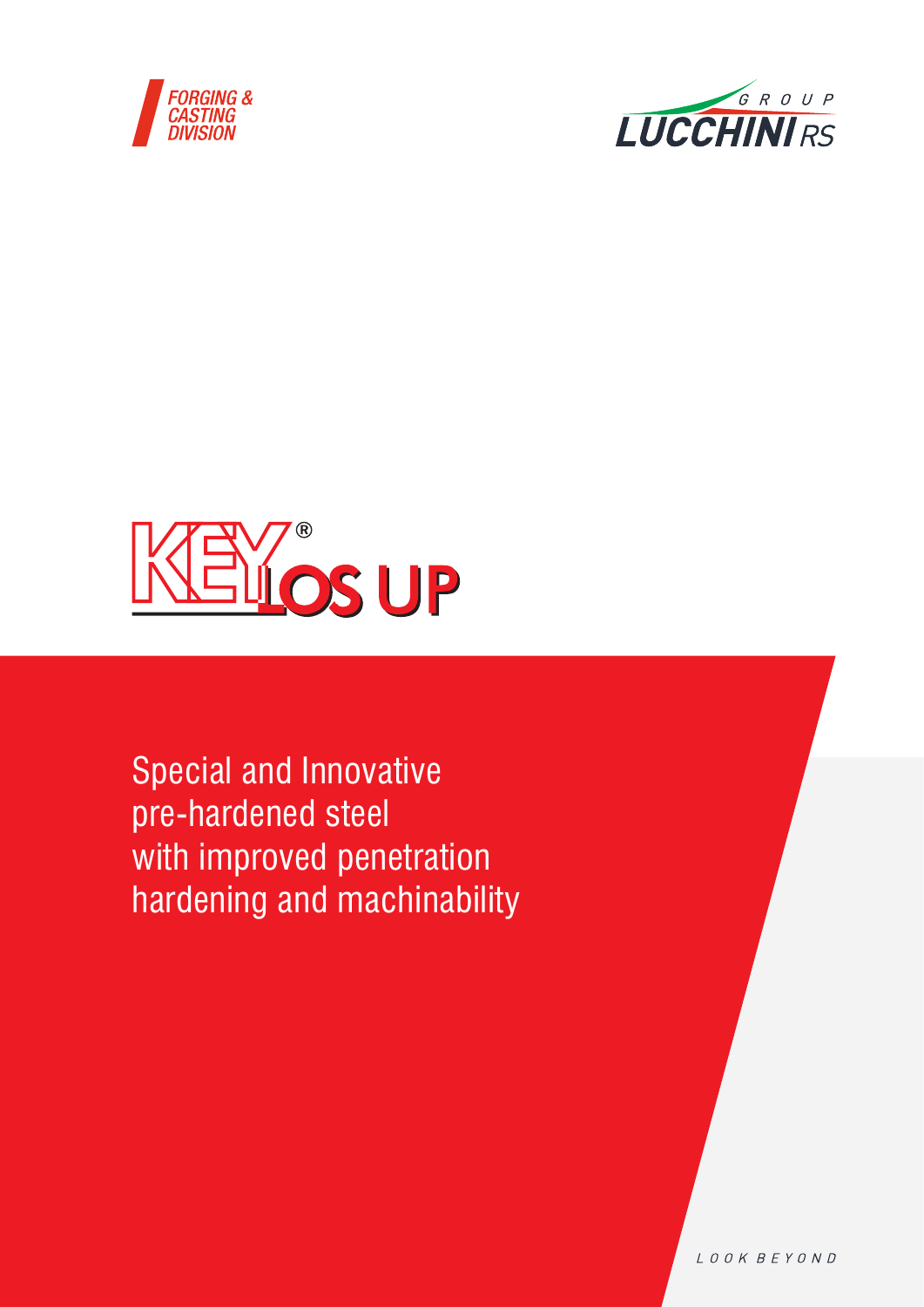





# General characteristics

KeyLos® UP is a special and innovative pre-hardened steel with improved penetration hardening, machinability and polishability, obtained through a special 'super clean' manufacturing process, which allows high level of microcleanness.

KeyLos® UP is the new steel grade coming from the long experience of Lucchini RS in the production of plastic moulds steel grades.

It is particularly suitable for sophisticated punches and dies in the dimension range up to 800 mm. thick.

Lucchini RS has developed KeyLos® UP, in order to meet all relevant quality requirements that the current state of mould making and plastics processing technologies need.

One of the main characteristics of this steel grade is the large size range for which it is reliable, the optimal degree of homogeneity in mechanical properties and toughness in the whole section.

Adding up to 0.60% Nickel by alloying significantly increases hardness and toughness on the section, up to 800 mm thick, KeyLos® UP is the best option when the Customer is looking for:

- toughness and mechanical characteristics in the whole section of the mould;
- machinability and polishability;
- micro-purity.

KeyLos® UP is normally supplied in the pre-hardened condition to give a surface hardness between 280 and 330 HB.

For the detected hardness values in standard sized products, the following correlation is usually valid and guaranteed:

$$
(\text{HB}_{\text{Surface,min required}} - \text{HB}_{\text{Core}})
$$
  $\leq$  20HB

High levels of machinability and microstructural homogeneity are obtained thanks to a Calcium treatment process on liquid steel and to a careful heat treatment process.

In summary, KeyLos<sup>®</sup> UP offers the following advantages:

- excellent machinability;
- excellent suitability for photo-engraving;
- excellent suitability for polishing;
- excellent suitability for nitriding, in order to increase the wear surface resistance;
- good wear resistance in the whole section of the mould;
- internal homogeneous hardness and toughness on blocks with thickness up to 800 mm;
- optimised manufacturing cycle: from steel block to mould, with no need for intermediate treatments;
- also welding, in case of extreme repairing only, is possible.

KeyLos® UP is 100% ultrasonically inspected, according to the most restrictive NDT standards.

KeyLos® UP represents a quick way to obtain high quality plastic parts, collecting a quite long mould life and optimizing the environmental sustainability of the product, with a steel grade that guarantees the minimum use of virgin materials.

It is difficult to predict the improvement that a innovative material will provide over the traditional one: it's only the feedback from service and the cooperation with Customers that can validate the longer mould life of the proposed materials.

KeyLos® UP is demonstrating good resistance to fatigue in many applications and a significantly longer mould life than conventional steel grades.

Continuous improvement of materials technology is managed in safety and in accordance with eco-consistency and sustainability criteria, because Lucchini RS believes that Safety and Environment are the main priorities in all the phases of the manufacturing process.

**2** KeyLos® UP / Rev.00 / 05.2019

LOOK BEYOND

The content of this brochure is intended for information only and cannot be considered as binding in connection with the supply of material. All information, except for the cases of law, are strictly confidential and can only be disclosed with permission of Lucchini RS S.p.A.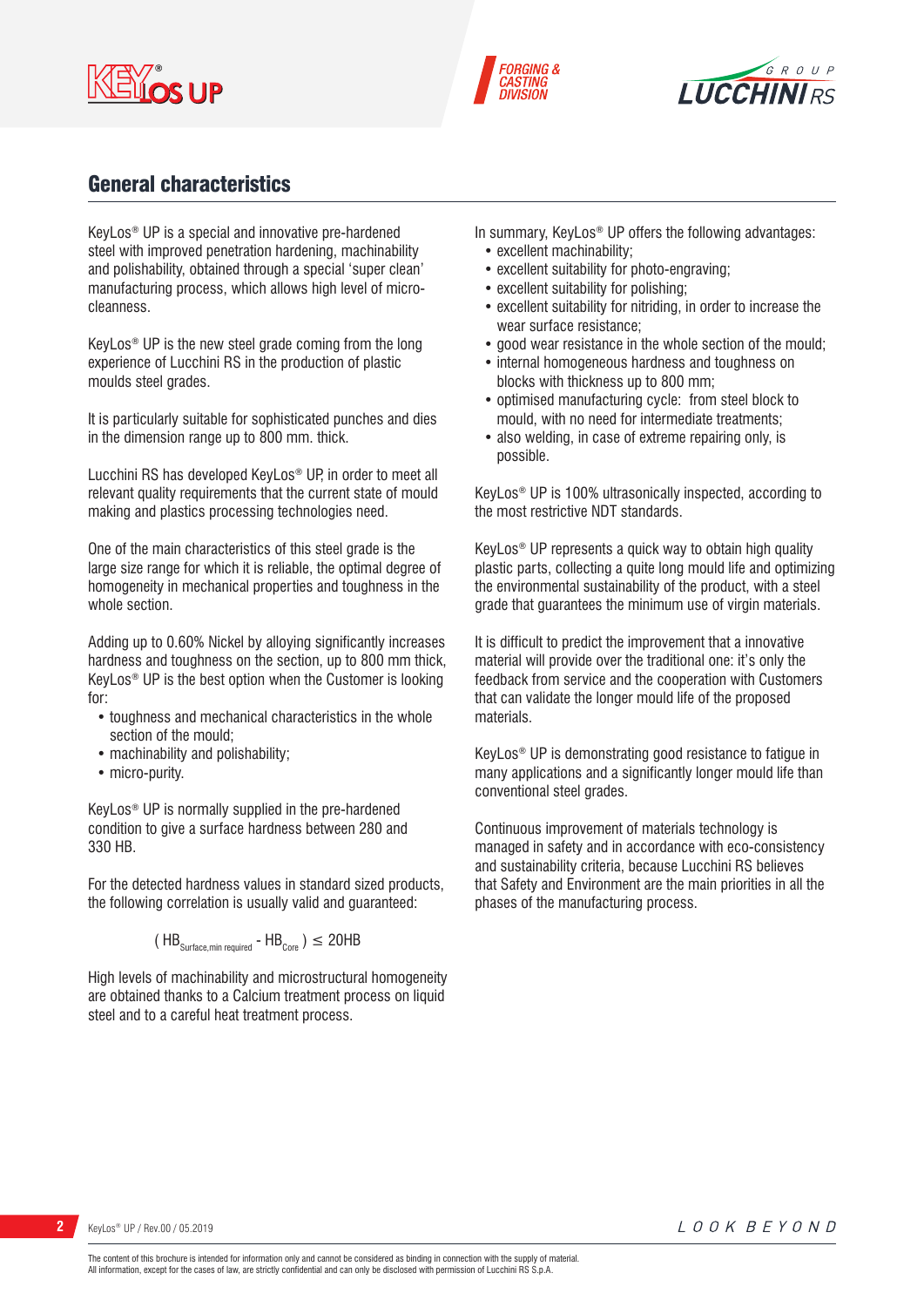





# Chemical analysis

|                             | Range | $C[\%]$ | <b>Si</b> [%] | $Mn$ [%] | Cr [%] | Mo [%] | Ni [%] |
|-----------------------------|-------|---------|---------------|----------|--------|--------|--------|
| <b>KEY</b> <sub>os</sub> up | min   | 0,38    | 0,20          | 1,40     | 1,90   | 0,15   | 0,30   |
| Alloying [% in weight]      | max   | 0,48    | 0,50          | 1,70     | 2,30   | 0,30   | 0,60   |

Table for comparison of international classification.

**W. Nr.** /<br>DIN designation:  $\approx$  $\approx$ 40CrMnNiMo8.3.3

Lucchini RS's tool steels have been researched and formulated in order to optimize the material performances.

# Main applications

The brand name identifies the Lucchini RS product and the number evokes the Werkstoff classification or other means of reflecting the characteristics of use.

KeyLos® UP in the pre-hardened condition is suitable for the following applications:

Plastic moulding:

- medium and big sized moulds for the automotive industry;
- moulds for food industry products;
- moulds for rubber pressing;
- pressure moulds (SMC, BMC);
- bolsters.

Extrusion:

- dies and gauges for PVC extrusion;
- mechanical parts for extrusion presses.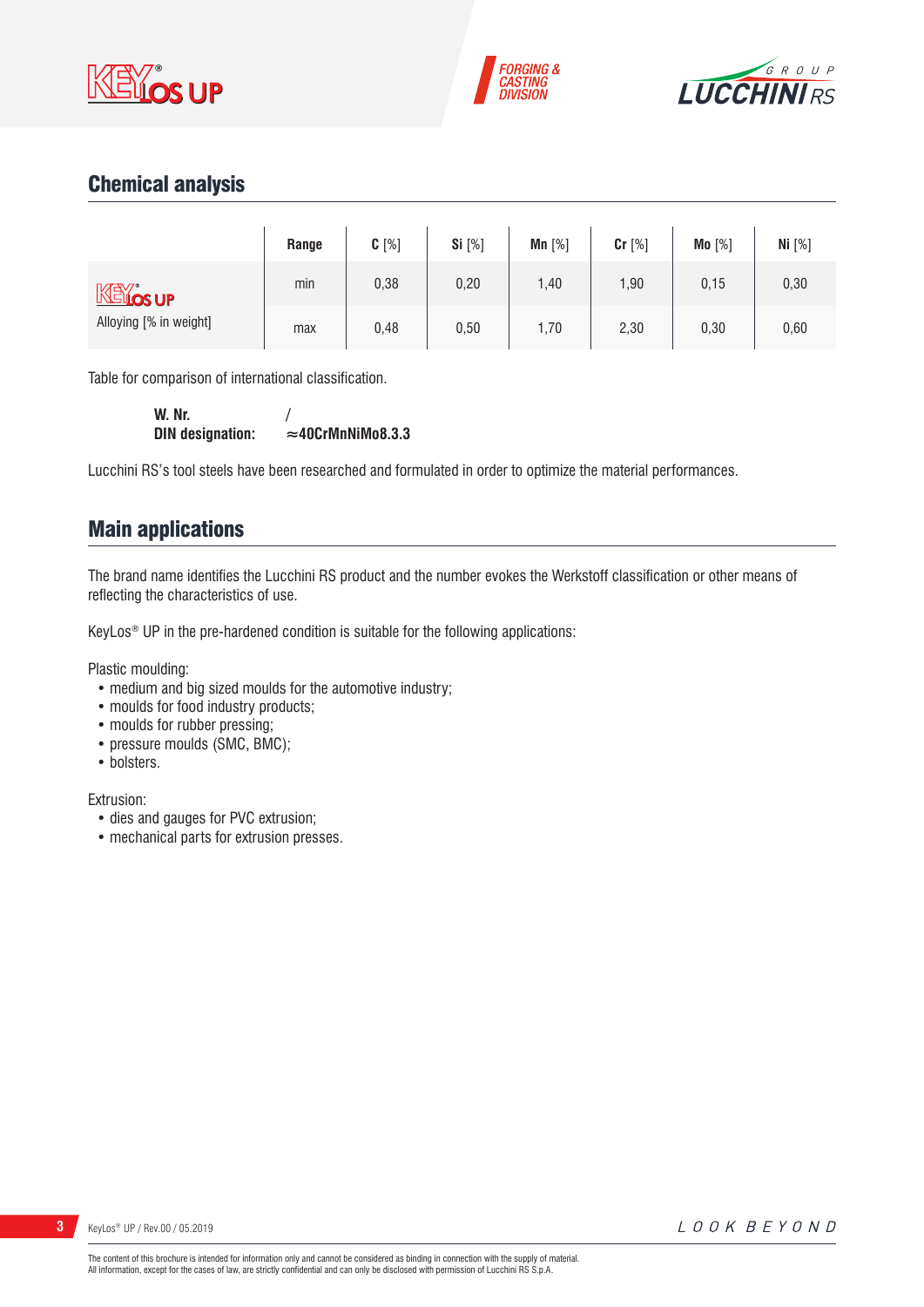





# Physical and mechanical properties

### *Main physical properties*

| <b>KEY</b> os up                                   | $20^{\circ}$ C | $250^\circ C$ | $500\degree C$ |
|----------------------------------------------------|----------------|---------------|----------------|
| Modulus of elasticity [GPa]<br>$(1GPa = 1000 MPa)$ | 210            | 196           | 177            |
| Coefficient of thermal<br>expansion $[10-6/K]$     |                | 12.7          | 14.3           |
| Thermal conductivity<br>[W/mK]                     | 32.0           | 31,1          | 30.0           |

*Main mechanical properties*

| <b>KEY</b> <sub>os UP</sub>              | $20^{\circ}$ C | $200^{\circ}$ C |
|------------------------------------------|----------------|-----------------|
| Ultimate Tensile strength<br>(UTS) [MPa] | 1.020          | 900             |
| <b>Yield stress</b><br>(YS) [MPa]        | 900            | 760             |
| Elongation<br>$(A)$ $[%]$                | 17             |                 |
| Reduction of area<br>$(Z)$ [%]           | 53             |                 |

# Heat treatments

KeyLos® UP is supplied in the pre-hardened condition. If it is necessary to obtain different hardness levels or if a heat treatment cycle is necessary, the parameters in the following table are recommended. The attached data are for information purposes only and must be varied dependent on the heat treatment facility and the thickness of the bar.

### *Soft annealing*

| Suggested temperature | 700 °C                                                                             |
|-----------------------|------------------------------------------------------------------------------------|
| Soaking time          | 60 min every 25 mm thickness                                                       |
| Cooling               | Slow in the furnace at max 20 $\degree$ C/h<br>to 600 °C, then at room temperature |

Soft annealing is useful to improve machinability. The obtained hardness is lower than 250 HB.

These values are average values obtained from the middle of the section of a 900 mm thick bar, subjected to hardening at 850°C, quenching and tempering at 600°C.



### *Stress Relieving*

| Suggested temperature | 550 °C                                                                             |
|-----------------------|------------------------------------------------------------------------------------|
| Soaking time          | 60 min every 25 mm thickness                                                       |
| Cooling               | Slow in the furnace at max 20 $\degree$ C/h<br>to 200 °C, then at room temperature |

If the suggested temperature is lower than the tempering temperature, the stress relieving temperature will be 50° C lower than the tempering temperature previously applied.

Stress relieving is recommended where it is necessary to eliminate residual stresses induced by mechanical working or by a preceding heat treatment.

KeyLos® UP / Rev.00 / 05.2019

The content of this brochure is intended for information only and cannot be considered as binding in connection with the supply of material. All information, except for the cases of law, are strictly confidential and can only be disclosed with permission of Lucchini RS S.p.A.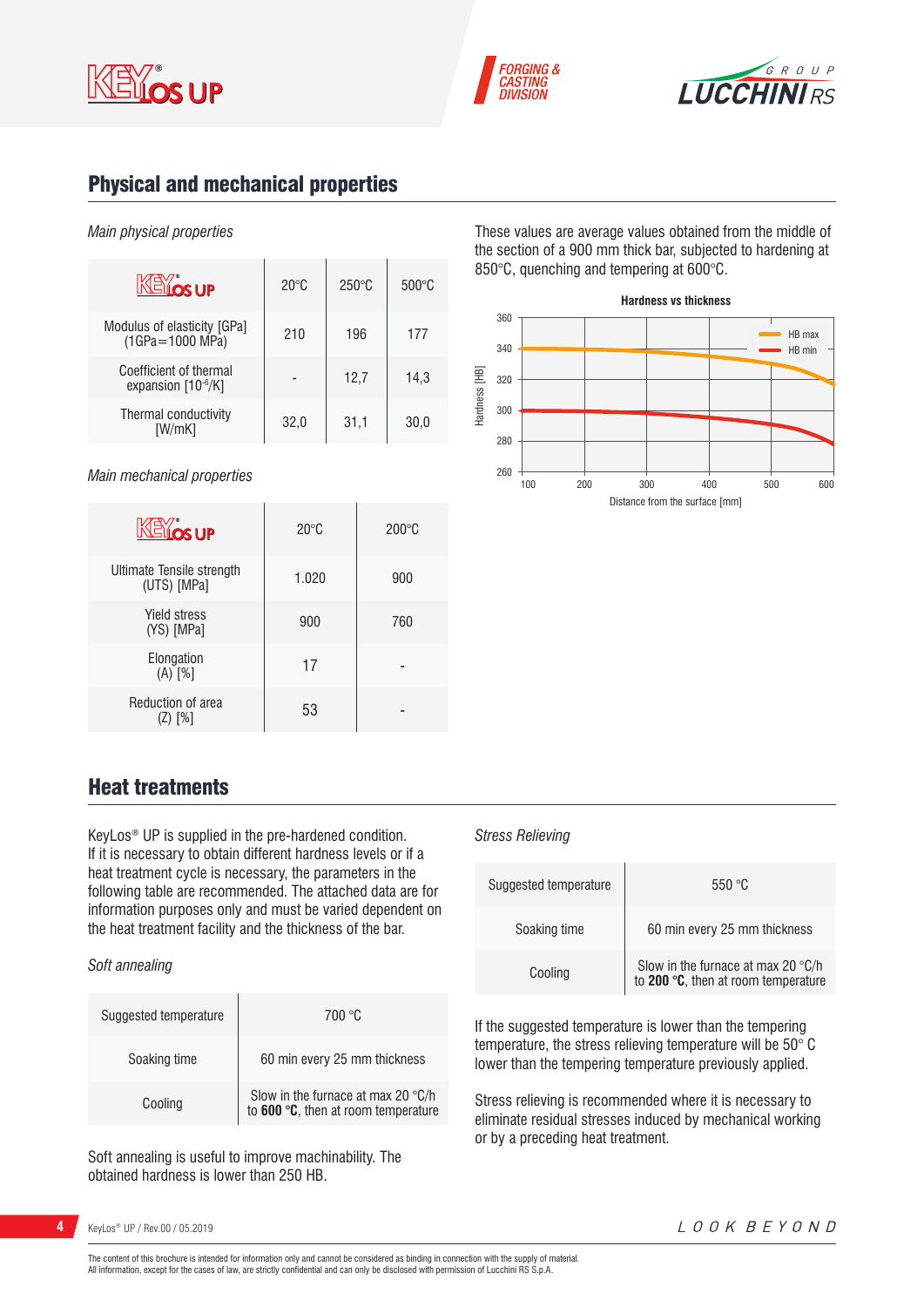







*Hardening*

| Suggested temperature | 850 °C                       |
|-----------------------|------------------------------|
| Soaking time          | 60 min every 25 mm thickness |
| Cooling               | Polymer or water quench      |

We suggest to carry out hardening on material supplied in the annealed condition and tempering immediately afterwards.

### *Tempering*

| Suggested temperature | The tempering temperature to be.<br>applied to the material depends on<br>the required mechanical properties.<br>See following graph. |  |
|-----------------------|---------------------------------------------------------------------------------------------------------------------------------------|--|
| Soaking time          | 60 min every 25 mm thickness                                                                                                          |  |
| Cooling               | Room temperature                                                                                                                      |  |



Tempering curve of a sample which has been austenitised at 850 °C



After tempering we suggest carrying out stress relieving at a temperature lower than 50 °C.

### *Induction hardening*

On this steel it is possible to carry out induction hardening.

We recommend cooling at room temperature and tempering after heat treatment.

### *Nitriding*

KeyLos® UP is suitable for ionic and gas nitriding. This treatment is very useful for moulds or dies subjected to extremely stressful applications.

The increase of the surface hardness, following nitriding, lengthens the component life cycle.

Modern nitriding processes allow the original dimensions of the component to be maintained.

We recommend heat treating the component in the finish machined condition.

We recommend the following manufacturing cycle, in order to obtain the best results:

- rough machining;
- stress relieving;
- finish machining;
- nitriding.

In any case, other properties can be analyzed and studied deeper by Lucchini RS on specific Customer request: please consult Lucchini RS specialists of MET Department.

**5** KeyLos® UP / Rev.00 / 05.2019

The content of this brochure is intended for information only and cannot be considered as binding in connection with the supply of material. All information, except for the cases of law, are strictly confidential and can only be disclosed with permission of Lucchini RS S.p.A.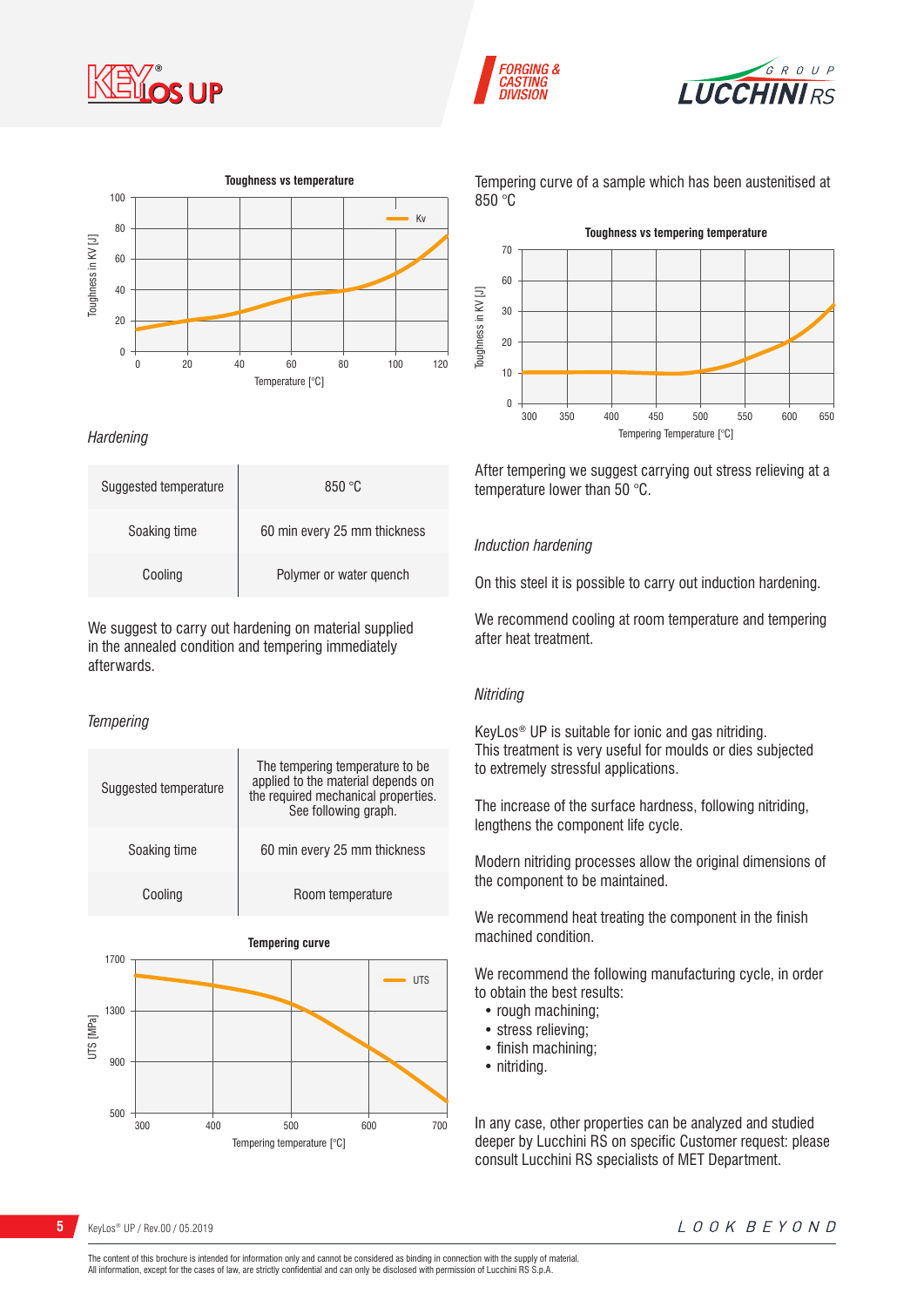





# **CCT Curve**



# Microstructure of KEYLOS® UP



The microstructure of KeyLos® UP detected sabout 20 mm under surface is tempered martensite.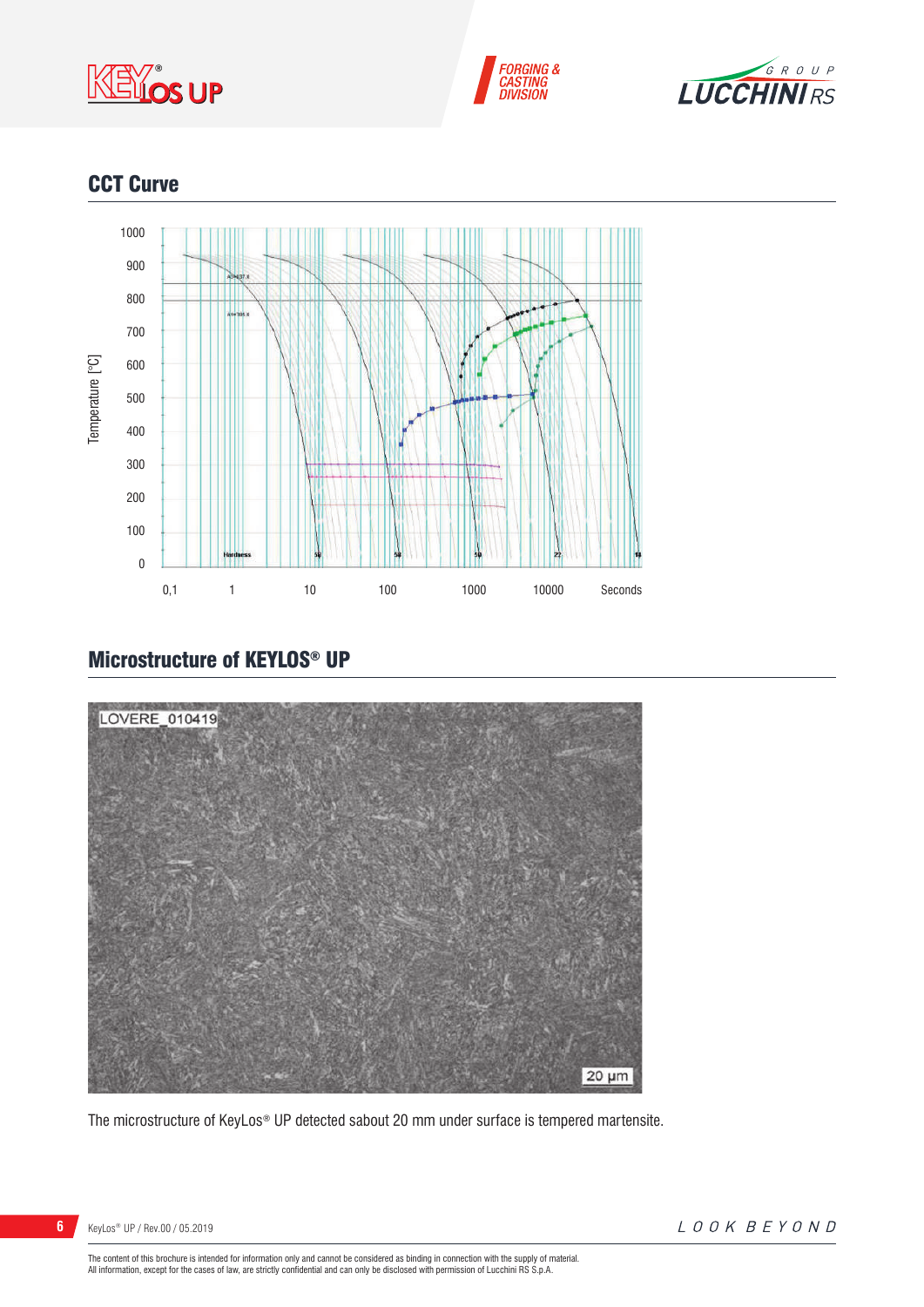





# Guidance for machining

The following parameters are indicative only and must be adapted to the particular application and to the machinery employed. *Turning*

|                                      | Rough machining |            | Finish machining                        |                |
|--------------------------------------|-----------------|------------|-----------------------------------------|----------------|
| Type of insert                       | P20-P40 coated  | <b>HSS</b> | P <sub>10</sub> -P <sub>20</sub> coated | Cermet         |
| V <sub>c</sub> cutting speed [m/min] | $120 \div 160$  | (*)        | $160 \div 220$                          | $220 \div 270$ |
| a, cutting depth [mm]                | C               | (*`        |                                         | < 0.5          |

### *Milling*

|                             | Rough machining    |                                         |            |
|-----------------------------|--------------------|-----------------------------------------|------------|
| Type of insert              | P25-P35 not coated | P <sub>25</sub> -P <sub>35</sub> coated | <b>HSS</b> |
| $V_c$ cutting speed [m/min] | $80 \div 100$      | $120 \div 150$                          | $(\star)$  |
| $fz$ feed [mm]              | $0,15 \div 0,3$    | $0,15 \div 0,3$                         | $(\star)$  |
| $ar$ cutting depth [mm]     | $2 \div 4$         | $2 \div 4$                              | $(\star)$  |

|                         | Pre-finishing                                      |                                         |            |
|-------------------------|----------------------------------------------------|-----------------------------------------|------------|
| Type of insert          | P <sub>10</sub> -P <sub>20</sub> not coated        | P <sub>10</sub> -P <sub>20</sub> coated | <b>HSS</b> |
| V cutting speed [m/min] | $100 \div 125$                                     | $145 \div 175$                          | (*)        |
| $f$ , feed [mm]         | $0,2 \div 0,3$                                     | $0,2 \div 0,3$                          | $(\star)$  |
| a, cutting depth [mm]   | </td <td>&lt; 2</td> <td><math>(\star)</math></td> | < 2                                     | $(\star)$  |

|                                      | Finishing                                   |                                         |                 |
|--------------------------------------|---------------------------------------------|-----------------------------------------|-----------------|
| Type of insert                       | P <sub>10</sub> -P <sub>20</sub> not coated | P <sub>10</sub> -P <sub>20</sub> coated | Cermet P15      |
| V <sub>c</sub> cutting speed [m/min] | $170 \div 210$                              | $220 \div 240$                          | $270 \div 310$  |
| $f$ , feed [mm]                      | $0,05 \div 0,2$                             | $0,05 \div 0,2$                         | $0,05 \div 0,2$ |
| a, cutting depth [mm]                | $0.5 \div 1$                                | $0.5 \div 1$                            | $0,3 \div 0,5$  |

*(\*) not advisable*

**7** KeyLos® UP / Rev.00 / 05.2019

Ï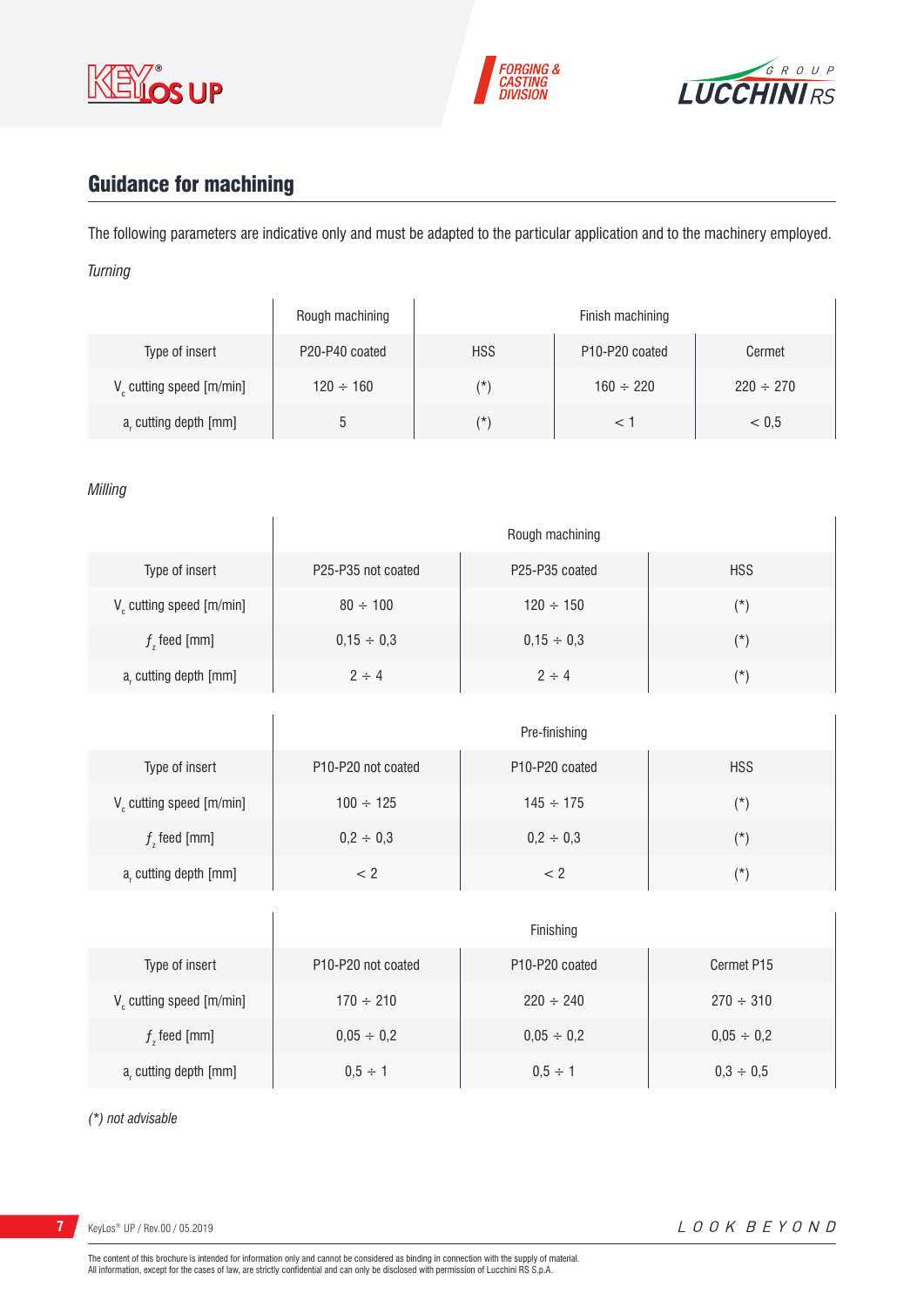





### *Drilling*

| Type of insert                       | tip with interchangeable inserts | <b>HSS</b> | brazed tip       |
|--------------------------------------|----------------------------------|------------|------------------|
| V <sub>c</sub> cutting speed [m/min] | $90 \div 120$                    | $(\star)$  | $50 \div 80$     |
| $fz$ feed per turn [mm/turn]         | $0.05 \div 0.15$                 | $(\star)$  | $0.15 \div 0.25$ |

### *(\*) not advisable*

### *General formulae*

| Type of machining             | Drilling                                                                                                          | Milling                                                                             |
|-------------------------------|-------------------------------------------------------------------------------------------------------------------|-------------------------------------------------------------------------------------|
| n: number of turns of mandrel | $V_r * 1000 / \pi * D_r$                                                                                          | $V_r * 1000 / \pi * D_r$                                                            |
| $Vf$ : feed speed [m/min]     | $V_{f} = f_{7}$ * n                                                                                               | $V_{f} = f_{z}$ * n * z <sub>n</sub>                                                |
| $fz$ feed per turn [mm/turn]  | $\overline{\phantom{a}}$                                                                                          | $f_{n} = V_{f} / n$                                                                 |
| <b>Note</b>                   | D <sub>r</sub> : Milling cutter or tip diameter [mm]<br>V <sub>c</sub> : cutting speed [m/min]<br>$f$ ; feed [mm] | $f_{n}$ : feed per turn [mm/turn]<br>z <sub>n</sub> : No. of milling cutter inserts |

### Approximate comparison between hardness and ultimate tensile strength values.

| HB         | 530   | 520   | 512   | 495   | 480   | 471   | 458   | 445   | 430   | 415   | 405   | 390   | 375   |
|------------|-------|-------|-------|-------|-------|-------|-------|-------|-------|-------|-------|-------|-------|
| <b>HRc</b> | 54    | 53    | 52    | 51,1  | 50,2  | 49,1  | 48,2  | 47    | 45,9  | 44,5  | 43,6  | 41,8  | 40,5  |
| <b>MPa</b> | 1.900 | 1.850 | 1.800 | 1.750 | 1.700 | 1.650 | 1.600 | 1.550 | 1.500 | 1.450 | 1.400 | 1.350 | 1.300 |
|            |       |       |       |       |       |       |       |       |       |       |       |       |       |
| HB         | 360   | 350   | 330   | 320   | 305   | 294   | 284   | 265   | 252   | 238   | 225   | 209   | 195   |
| <b>HRc</b> | 38,8  | 37,6  | 35,5  | 34,2  | 32,4  | 31    | 29    | 27    | --    | --    | --    | --    | $-$   |
| <b>MPa</b> | 1.250 | 1.200 | 1.150 | 1.100 | 1.050 | 1.000 | 950   | 900   | 850   | 800   | 750   | 700   | 650   |